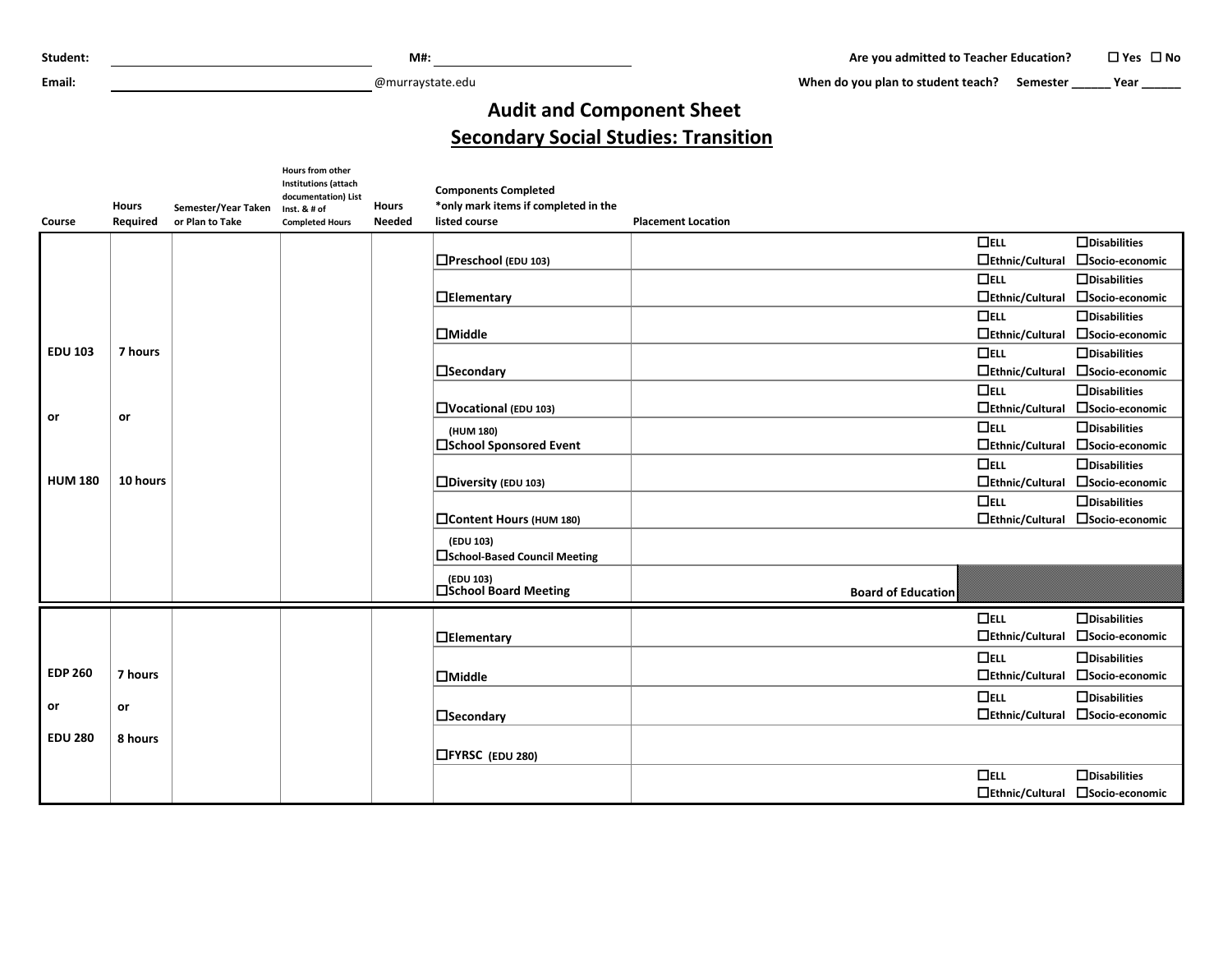| Course                                                                    | <b>Hours</b><br>Required         | Semester/Year Taken<br>or Plan to Take | Hours from other<br><b>Institutions (attach</b><br>documentation) List<br>Inst. & # of<br><b>Completed Hours</b> | <b>Hours</b><br><b>Needed</b> | <b>Components Completed</b><br>*only mark items if completed in the<br>listed course | <b>Placement Location</b> |                                      |                                        |  |
|---------------------------------------------------------------------------|----------------------------------|----------------------------------------|------------------------------------------------------------------------------------------------------------------|-------------------------------|--------------------------------------------------------------------------------------|---------------------------|--------------------------------------|----------------------------------------|--|
| <b>EDU 403</b><br>(not offered after F18)                                 | 3 hours                          |                                        |                                                                                                                  |                               | <b>□School-Based Council Meeting</b><br><b>□School Board Meeting</b>                 | <b>Board of Education</b> |                                      |                                        |  |
| EDU 405 $\vert$<br>(not offered after F18)                                | 2 hours                          |                                        |                                                                                                                  |                               | $\Box$ PLC                                                                           |                           |                                      |                                        |  |
| <b>EDU 303</b><br>(not offered after F18)<br><u>and</u><br><b>SED 300</b> | 6 hours<br><u>and</u><br>7 hours |                                        |                                                                                                                  |                               | $\Box$ PLC (EDU 303)<br>$\Box$ Diversity (SED 300)<br>$\Box$ FRYSC (SED 300)         |                           | $\Box$ ELL<br>$\Box$ Ethnic/Cultural | $\Box$ Disabilities<br>□Socio-economic |  |
| OR                                                                        |                                  |                                        |                                                                                                                  |                               |                                                                                      |                           |                                      |                                        |  |
| <b>HUM 380</b>                                                            | 10 hours                         |                                        |                                                                                                                  |                               | □ Assist Teachers<br>$\Box$ PLC                                                      |                           | $\Box$ ELL<br>$\Box$ Ethnic/Cultural | $\Box$ Disabilities<br>□Socio-economic |  |
|                                                                           |                                  |                                        |                                                                                                                  |                               | $\Box$ Tutor                                                                         |                           | $\Box$ ELL<br>$\Box$ Ethnic/Cultural | $\Box$ Disabilities<br>□Socio-economic |  |